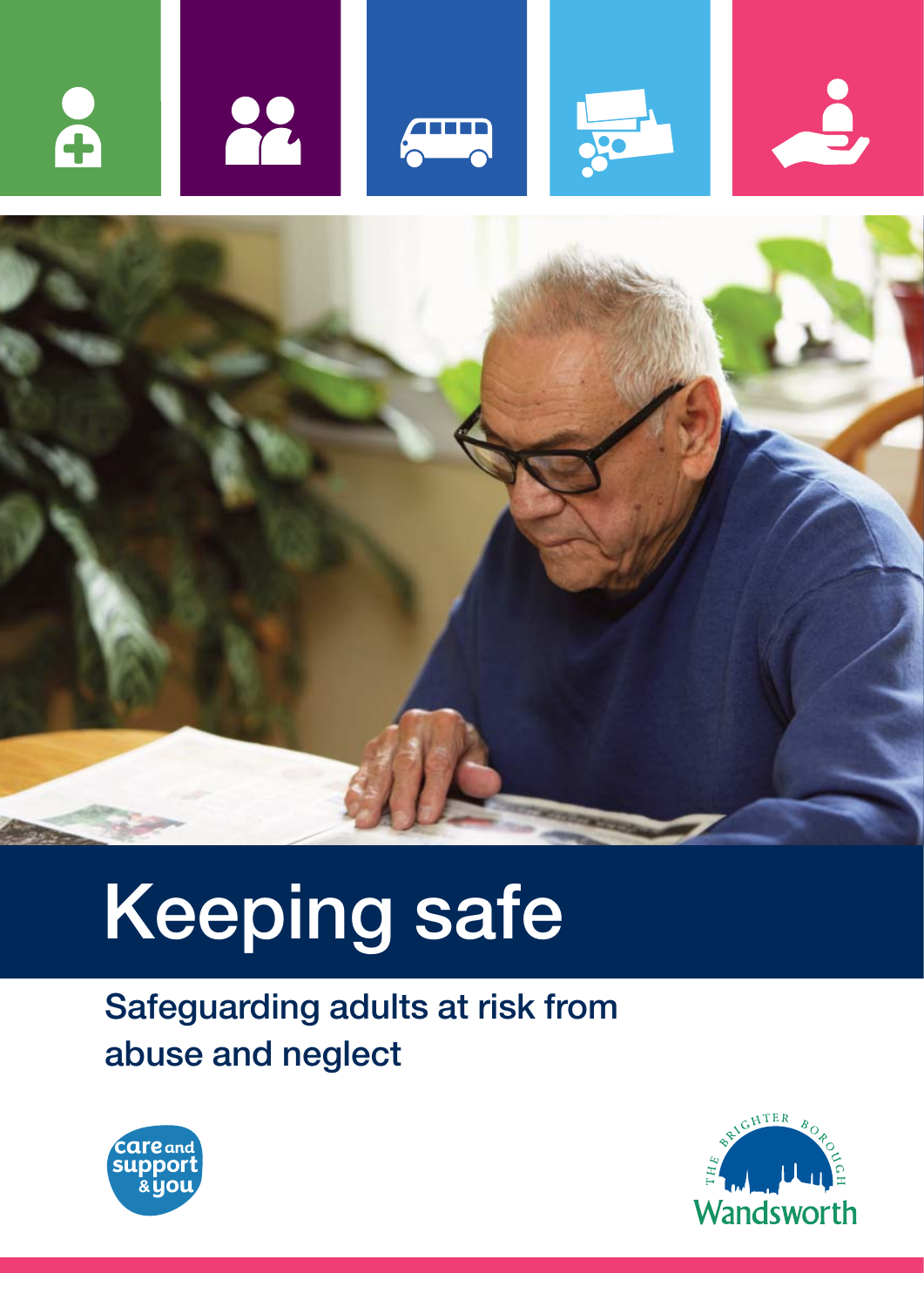# What does Safeguarding Adults mean?

Safeguarding means protecting the health, wellbeing and human rights of adults at risk, enabling them to live safely, free from abuse and neglect.

It is about people and organisations working together to prevent and reduce both the risks and experience of abuse or neglect.

It is also making sure that the adult's wellbeing is supported and, their views, wishes, feelings and beliefs are respected when agreeing on any action.

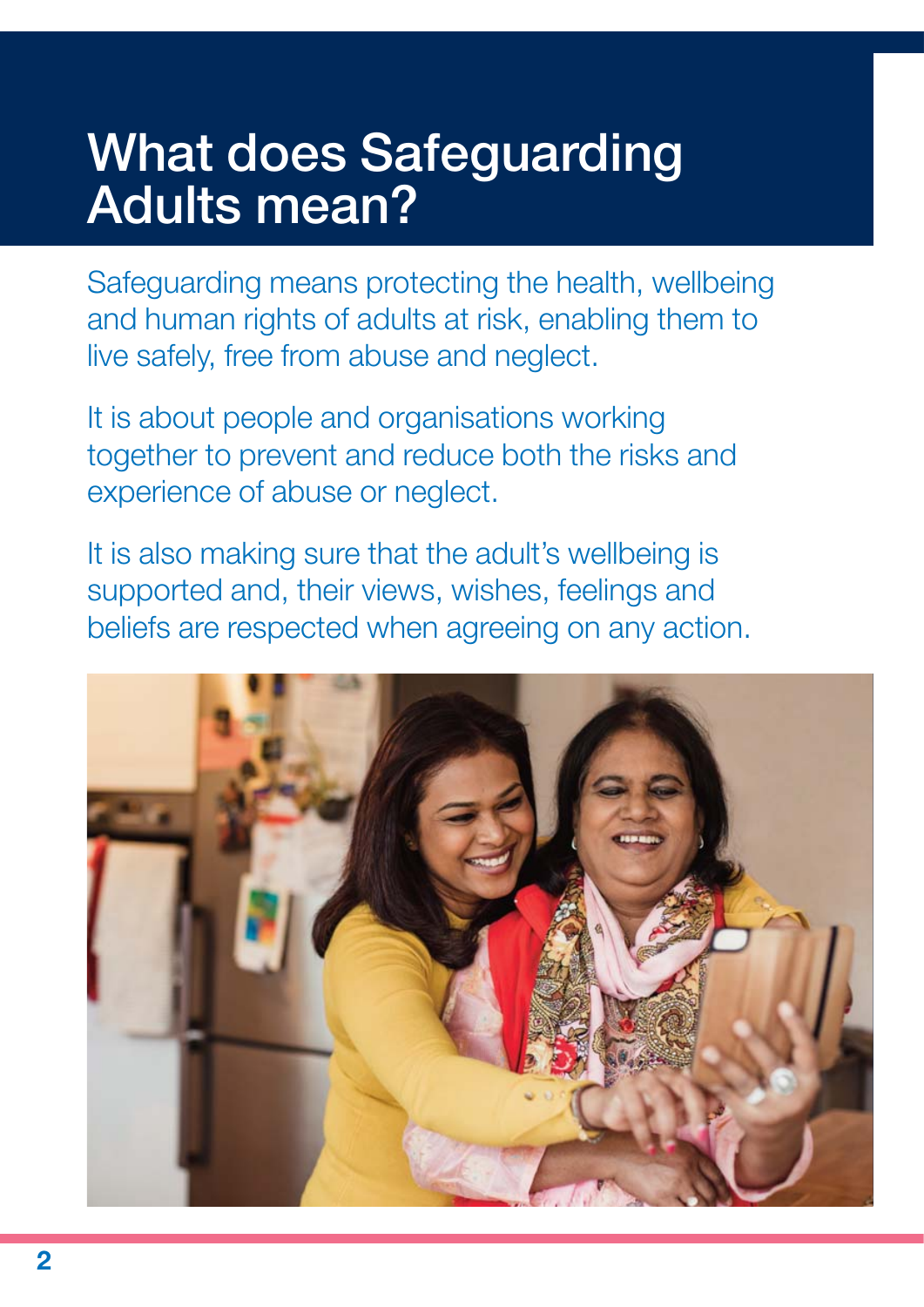

### Who is an 'adult at risk'?

An 'adult at risk' is someone who may be in need of help because they have care and support needs.

They may be unable to stop someone else from harming or exploiting them.

- **n Abuse** happens when someone hurts you or treats you badly.
- **n** Abuse can happen once or continue over months or years. It can be accidental or deliberate. Abuse can take many forms, just because there is no injury doesn't mean there is no abuse.
- **Neglect** is when someone who is meant to look after you does not look after you properly.
- **n** Self-neglect is when you neglect your own health, hygiene and surroundings and you may need support.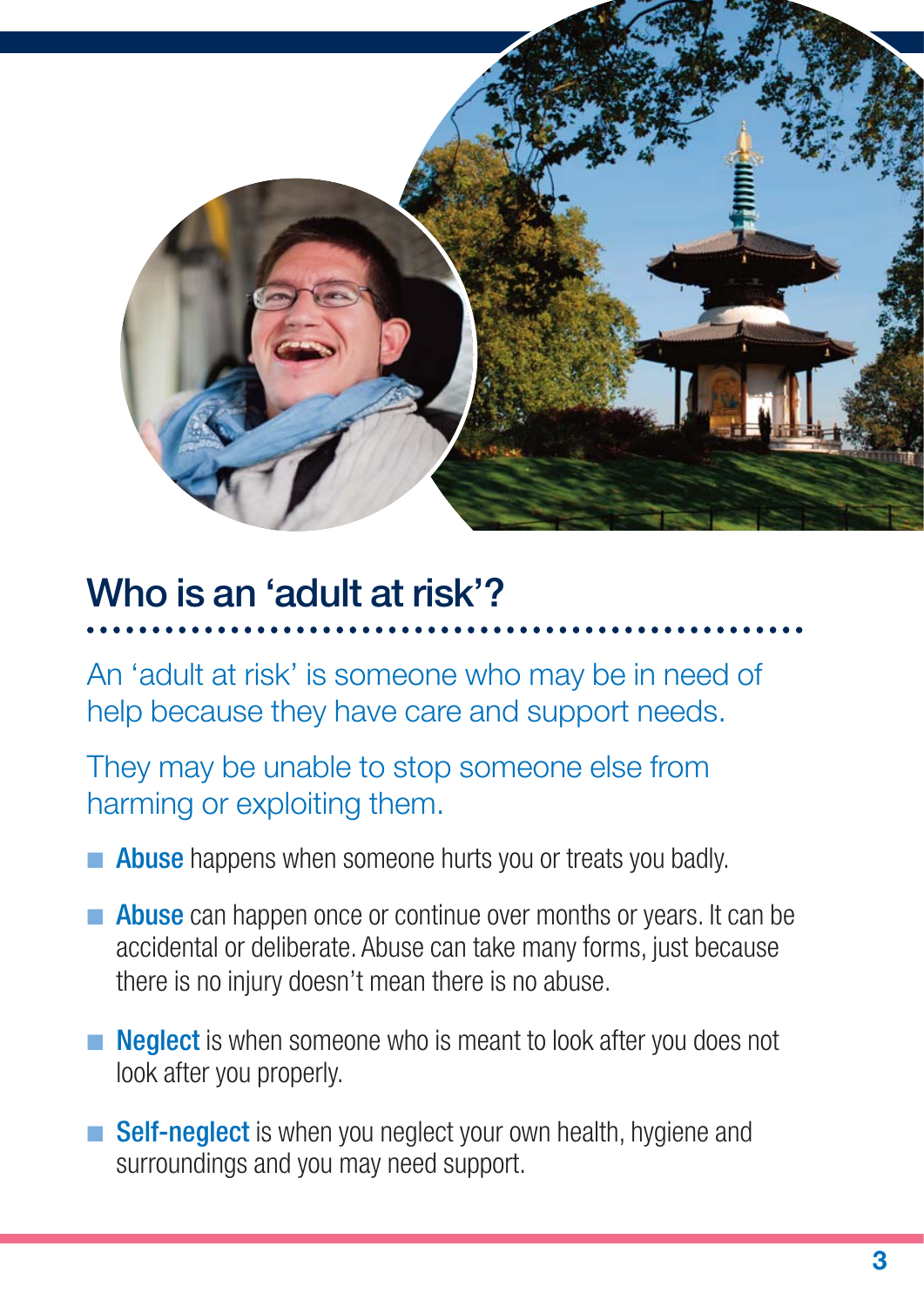### What forms do abuse and neglect take?

- **Domestic violence** including all types of abuse between family members or partners.
- **Discriminatory abuse** harassment or slurs due to someone's race, gender, age, disability sexual orientation, religion or gender identity.
- **Financial abuse –** including theft, fraud or coercion with regards to financial affairs.
- **n** Organisational abuse  $-$  including neglect and poor care practice within a care setting or in relation to care provided at home.
- **Psychological abuse** including emotional abuse, threats to harm, attempts to control, coercion, verbal abuse and bullying.
- $\blacksquare$  Modern slavery including forced labour and people trafficking.
- **Neglect** failure to act or ignoring medical, emotional or physical care needs.
- **Physical abuse –** including hitting, slapping, pushing, unnecessary restraint or misusing medications.
- **Sexual abuse** including inappropriate touching, indecent exposure, rape, harassment, or any sexual acts the adult has not consented to.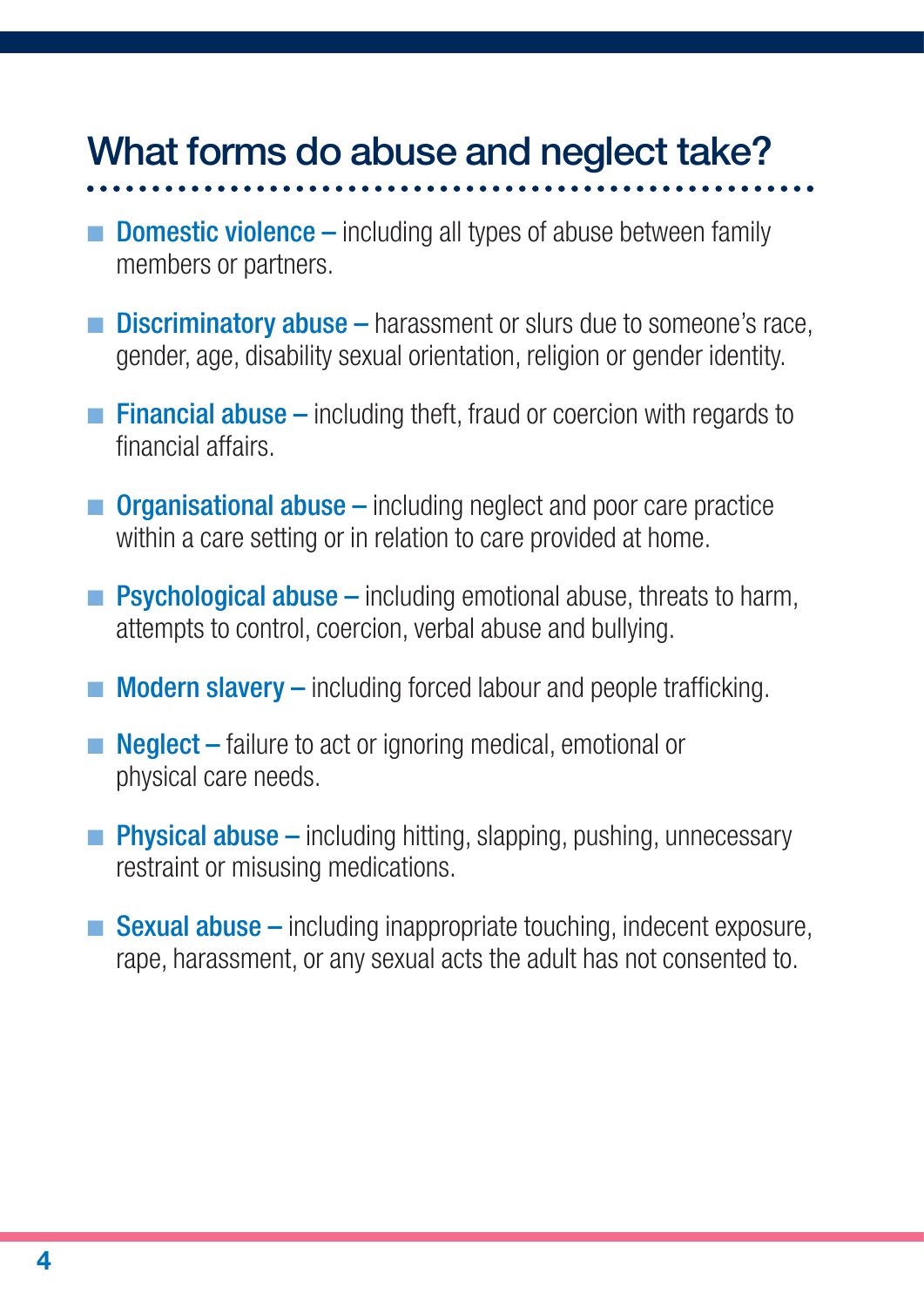### Where can abuse happen?

Abuse or neglect can take place anywhere. Abuse could take place at home, at work, in hospital, in a nursing or residential care home or anywhere else in the community.

### Do not stay silent

#### Abuse is not your fault. No one has the right to abuse you. Please speak up if you or someone you know is at risk of, or experiencing abuse. If you are not sure what is happening to someone but you are concerned and would like some advice, please contact us.

### What you can do

If you or someone you know is being abused or neglected then you can contact the council at any time.

### Adult Social Services Access Team

#### (020) 8871 7707

Monday to Friday 9am-5pm

# Adult Emergency Duty Team

(020) 8871 6000

Monday to Friday 5pm-8am and 24 hours at the weekends and Bank Holidays

In an emergency always call 999.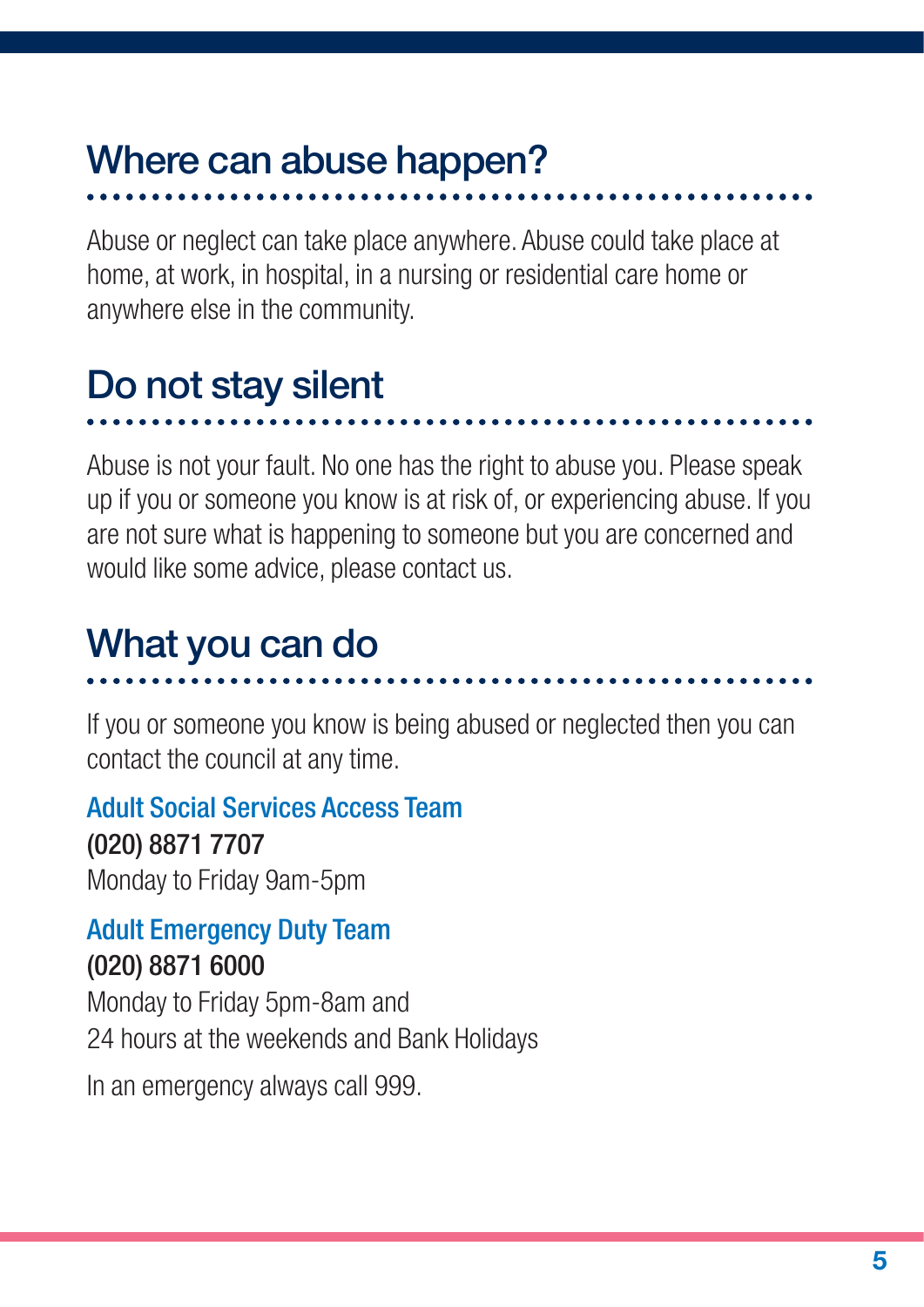### What will happen if you report your concerns?

You will be listened to, and will be given help and support. What you have reported will be passed to a Social Worker or Police Officer who will be able to support you further.

What happens next will depend on the views and wishes of the person the concern is about, the nature and seriousness of the abuse or neglect and any possible risk to others.

Where necessary the Social Worker or Police Officer will involve other professionals to investigate and protect you from further abuse.

### **Confidentiality**

Information will be treated as confidential.

There may be occasions when some information needs to be shared when it is in the best interest of the abused person or others who may be at risk.

# The right help in the right way

The council understands that not everyone wants the same kind of help and support to stay safe and aims to provide a flexible service. The six principles for Safeguarding Adults are to: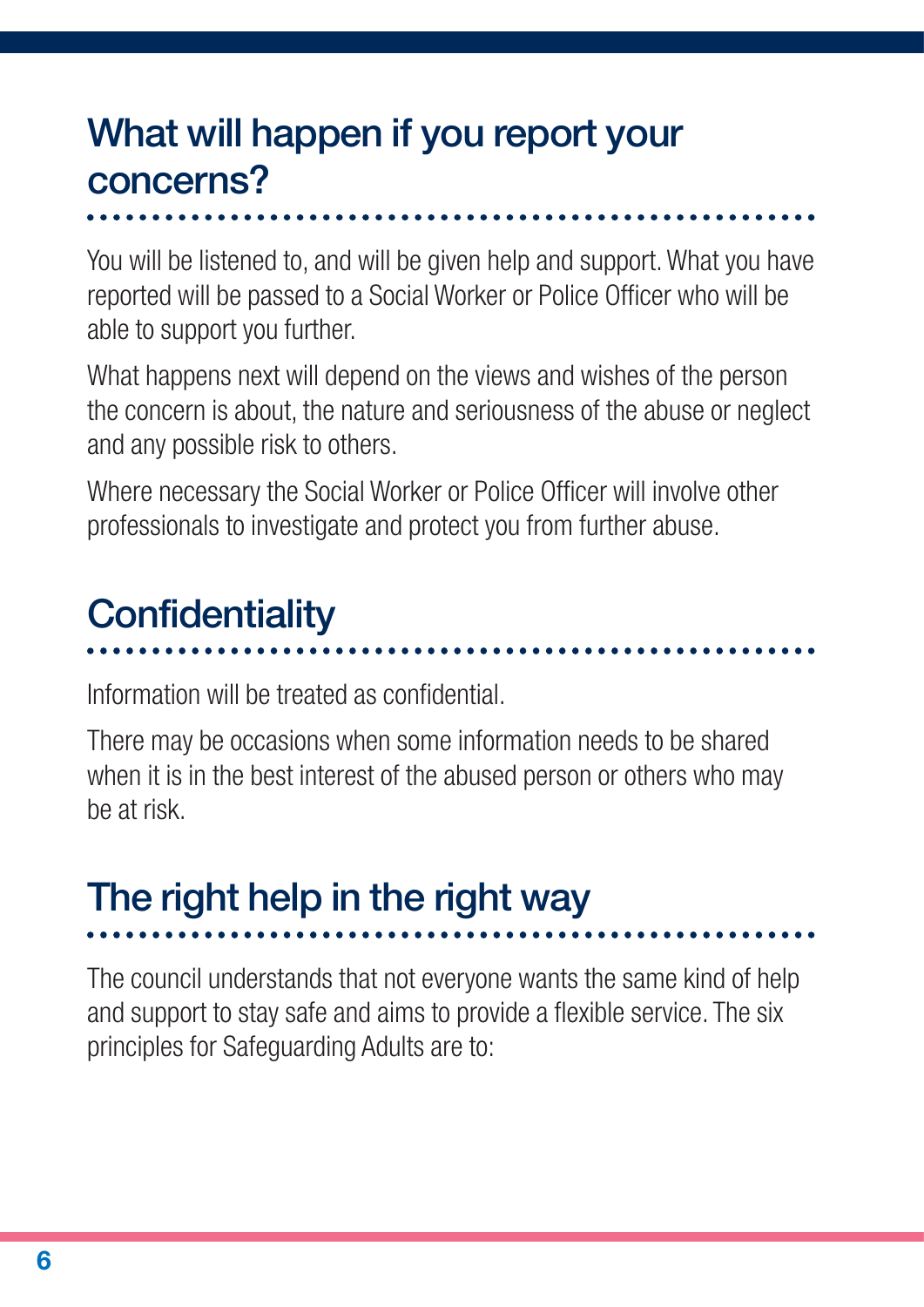- **Empower** to support and encourage people to make their own decisions.
- **Prevent** To support people in taking action before harm occurs.
- Respect we will not intrude any more than is essential to keep people safe.
- **Protect** when people need help, we'll do our best to support them.
- $\blacksquare$  Work together we work with our local communities to find the best ways to keep people safe.
- **Explain –** we will be clear and straightforward about what we do and why.

### What does the law say?

The council, the Police and the NHS work in partnership to safeguard adults who need support.

By law the council must:

- $\blacksquare$  follow up any concerns about adults who need support and may be at risk of abuse or neglect and take action to protect them,
- $\blacksquare$  arrange for an advocate to support any adult who needs extra help during a safeguarding enquiry or review,
- $\blacksquare$  work with any other agencies involved in order to protect an adult with care and support needs who is experiencing or is at risk of abuse or neglect,
- n have a Safeguarding Adults Board with members from the council, the Police and the NHS who will work together to help keep people safe.